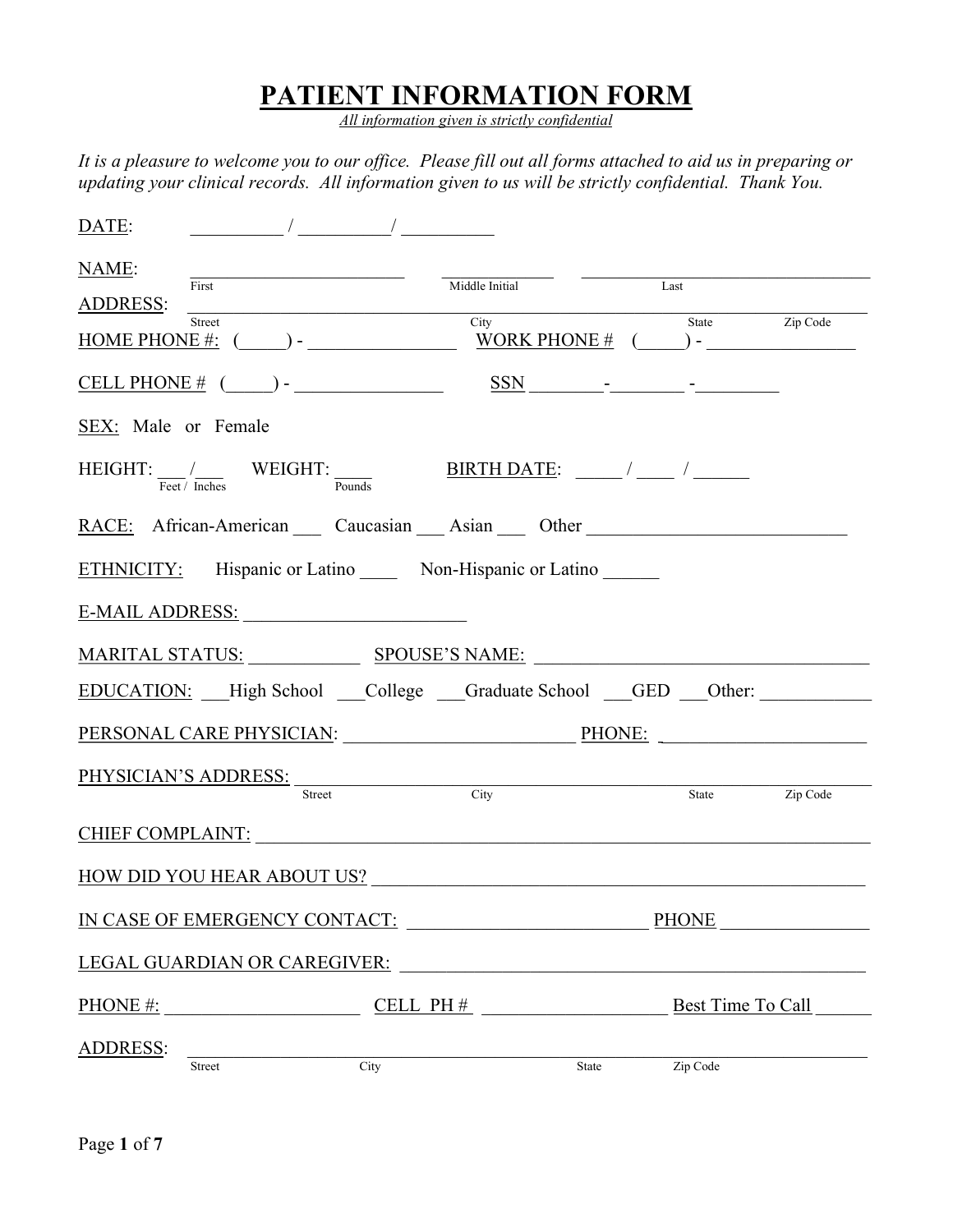| Eves<br>$\Box$ Cataracts                                                                                 | <b>Date of Diagnosis</b>                | <b>Respiratory</b><br>$\Box$ COPD                                     | <b>Date of Diagnosis</b>                |
|----------------------------------------------------------------------------------------------------------|-----------------------------------------|-----------------------------------------------------------------------|-----------------------------------------|
| $\Box$ Left $\Box$ Right                                                                                 |                                         | □ Last COPD Exacerbation                                              |                                         |
| □ Glaucoma                                                                                               |                                         | $\Box$ Asthma                                                         |                                         |
| $\Box$ Left $\Box$ Right                                                                                 |                                         | □ Sleep Apnea                                                         |                                         |
| $\Box$ Diabetic Retinopathy<br>$\Box$ Left $\Box$ Right                                                  |                                         |                                                                       |                                         |
| $\Box$ Other: $\_\_$                                                                                     |                                         |                                                                       |                                         |
|                                                                                                          |                                         | <b>Gastrointestinal</b><br>$\Box$ Indigestion                         | <b>Date of Diagnosis</b>                |
| <b>Ears, Nose, Throat</b><br>□ Seasonal Allergies                                                        | <b>Date of Diagnosis</b>                | □ Acid Reflux                                                         |                                         |
|                                                                                                          |                                         | $\Box$ Hernia                                                         |                                         |
| $\Box$ Other:                                                                                            |                                         | $\Box$ Hiatal $\Box$ Femoral R / L $\Box$ Umbilical $\Box$ Incisional |                                         |
| Cardiovascular                                                                                           | <b>Date of Diagnosis</b>                | $\Box$ Epigastric                                                     |                                         |
| □ Chest Pain                                                                                             |                                         | □ Chronic Diarrhea                                                    |                                         |
| □ Heart Attack                                                                                           |                                         | □ Chronic Constipation                                                |                                         |
| □ Fast Heart Rate                                                                                        |                                         | $\Box$ GI Bleeding                                                    |                                         |
| □ Slow Heart Rate                                                                                        |                                         | □ Gall Stones                                                         |                                         |
| □ Irregular Heart Rate                                                                                   |                                         | □ Non-Functioning Gallbladder                                         | <u> 1989 - Johann Barbara, martin a</u> |
| □ High Blood Pressure                                                                                    | <u> 1990 - Johann Barbara, martx</u>    | $\Box$ Pancreatitis                                                   |                                         |
| $\Box$ Swelling                                                                                          |                                         | $\Box$ Diverticulitis                                                 |                                         |
| $\Box$ Lower Extremities: $\Box$ Left $\Box$ Right<br>$\Box$ Upper Extremities: $\Box$ Left $\Box$ Right |                                         | $\Box$ Other:                                                         |                                         |
| □ Blood Clots                                                                                            |                                         | <b>Metabolic/Endocrine</b>                                            | <b>Date of Diagnosis</b>                |
| Location:<br>□ Cardiac Cath (Angioplasty)                                                                |                                         | □ Elevated Cholesterol                                                |                                         |
| Stenting: $\Box$ No $\Box$ Yes                                                                           |                                         | □ Elevated Lipids                                                     |                                         |
| □ Coronary Artery Bypass Grafting                                                                        |                                         | □ Elevated Triglycerides                                              |                                         |
|                                                                                                          |                                         |                                                                       |                                         |
|                                                                                                          | <b>Date of Diagnosis</b>                | $\Box$ Hypothyroidism (underactive)                                   |                                         |
| <b>Musculoskeletal</b><br>$\Box$ Osteoarthritis                                                          |                                         | $\Box$ Hyperthyroidism (overactive)                                   |                                         |
| □ Rheumatoid Arthritis                                                                                   | <u> 1980 - Johann Barbara, martxa a</u> | $\Box$ Potassium                                                      |                                         |
| $\Box$ Psoriatic Arthritis                                                                               |                                         | High __ Low______                                                     |                                         |
| $\Box$ Fibromyalgia                                                                                      |                                         | $\Box$ Gout                                                           |                                         |
| □ Chronic Back Pain                                                                                      |                                         |                                                                       |                                         |
| Due to: $\qquad \qquad$                                                                                  |                                         | □ Anemia                                                              |                                         |
| □ Knee Replacement                                                                                       |                                         | □ Vitamin Deficiency                                                  |                                         |
| $L_R$                                                                                                    |                                         | Type:                                                                 |                                         |
| $\Box$ Other:                                                                                            |                                         |                                                                       |                                         |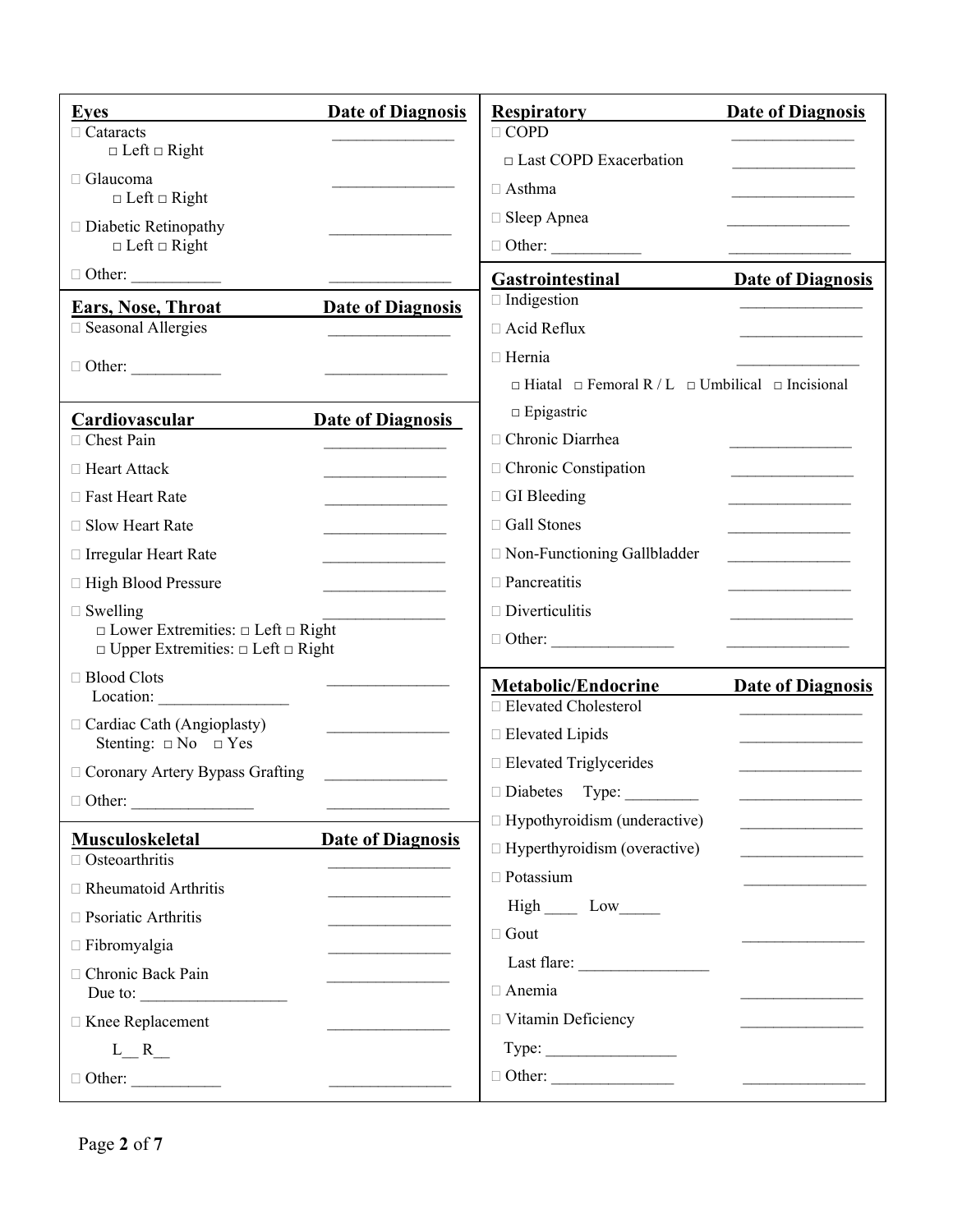| <b>Neurologic</b><br><b>Date of Diagnosis</b>                                                                                                                                                                                                                                                                                                                                                                                                                                                                                                                                                                                                                                                                            | Renal                                                                                                                                 | <b>Date of Diagnosis</b>                                                                                                                                                                                |
|--------------------------------------------------------------------------------------------------------------------------------------------------------------------------------------------------------------------------------------------------------------------------------------------------------------------------------------------------------------------------------------------------------------------------------------------------------------------------------------------------------------------------------------------------------------------------------------------------------------------------------------------------------------------------------------------------------------------------|---------------------------------------------------------------------------------------------------------------------------------------|---------------------------------------------------------------------------------------------------------------------------------------------------------------------------------------------------------|
| □ Seizure<br>□ Stroke<br>$\Box$ TIA (mini stroke)<br><u> 1980 - Johann Barbara, martxa al</u><br>□ Chronic Headaches/Migraines<br>$\Box$ Neuropathy<br><u> 1989 - Johann Barbara, martin a</u><br>Hands: $L_R$ Feet: $L_R$<br>$\Box$ Insomnia<br>□ Alzheimer's<br>Dementia<br>the control of the control of the control of                                                                                                                                                                                                                                                                                                                                                                                               | □ Kidney Stones<br>□ Kidney Disease<br>$\Box$ Blood in urine<br>$\Box$ Protein in urine<br>$\Box$ Other:                              | the control of the control of the control of<br>the control of the control of the control of                                                                                                            |
| $\Box$ Other:                                                                                                                                                                                                                                                                                                                                                                                                                                                                                                                                                                                                                                                                                                            | <b>Psychiatric</b>                                                                                                                    | <b>Date of Diagnosis</b>                                                                                                                                                                                |
| <b>Genitourinary (Female)</b><br><b>Date of Diagnosis</b><br>□ Menopause<br>□ Hysterectomy<br>Full Partial<br>Due to: $\qquad \qquad$<br>□ Overactive Bladder<br>the contract of the contract of the contract of<br>$\Box$ Other:                                                                                                                                                                                                                                                                                                                                                                                                                                                                                        | $\Box$ Depression<br>□ Anxiety<br>$\Box$ ADHD/ADD<br>□ Bipolar Disorder<br>□ Suicidal Thoughts<br>□ Suicide Attempts<br>$\Box$ Other: | <u> 1980 - Johann Barbara, martxa a</u><br>the control of the control of the control of<br>the control of the control of the control of<br>the control of the control of the control of                 |
|                                                                                                                                                                                                                                                                                                                                                                                                                                                                                                                                                                                                                                                                                                                          | <b>Genitourinary (Male)</b>                                                                                                           | <b>Date of Diagnosis</b>                                                                                                                                                                                |
| <b>Hepatobiliary</b><br><b>Date of Diagnosis</b><br>□ Liver Disease                                                                                                                                                                                                                                                                                                                                                                                                                                                                                                                                                                                                                                                      | $\Box$ Enlarged Prostate<br>□ Erectile Dysfunction                                                                                    |                                                                                                                                                                                                         |
| $\Box$ Hepatitis                                                                                                                                                                                                                                                                                                                                                                                                                                                                                                                                                                                                                                                                                                         | □ Overactive Bladder                                                                                                                  |                                                                                                                                                                                                         |
|                                                                                                                                                                                                                                                                                                                                                                                                                                                                                                                                                                                                                                                                                                                          | $\Box$ Other:                                                                                                                         |                                                                                                                                                                                                         |
|                                                                                                                                                                                                                                                                                                                                                                                                                                                                                                                                                                                                                                                                                                                          |                                                                                                                                       |                                                                                                                                                                                                         |
| <b>Date of Diagnosis</b><br>Cancer<br>Cancer<br>□ Basal Cell Carcinoma<br>□ Squamous Cell Carcinoma<br>$\Box$ Other:<br>$\begin{tabular}{ccccccccc} \multicolumn{2}{c }{\textbf{\textcolor{blue}{\bf \textcolor{blue}{\bf \textcolor{blue}{\bf \textcolor{blue}{\bf \textcolor{blue}{\bf \textcolor{blue}{\bf \textcolor{blue}{\bf \textcolor{blue}{\bf \textcolor{blue}{\bf \textcolor{blue}{\bf \textcolor{blue}{\bf \textcolor{blue}{\bf \textcolor{blue}{\bf \textcolor{blue}{\bf \textcolor{blue}{\bf \textcolor{blue}{\bf \textcolor{blue}{\bf \textcolor{blue}{\bf \textcolor{blue}{\bf \textcolor{blue}{\bf \textcolor{blue}{\bf \textcolor{blue}{\bf \textcolor{blue}{\bf \textcolor{blue}{\bf \textcolor{blue$ | <b>Dermatologic</b><br>$\Box$ Rashes<br>$\Box$ Psoriasis<br>$\Box$ Other:                                                             | <b>Date of Diagnosis</b><br><u> 1989 - Johann Barbara, martxa alemani</u> ar a<br><u> Liston de la construcción de la construcción de la construcción de la construcción de la construcción de la c</u> |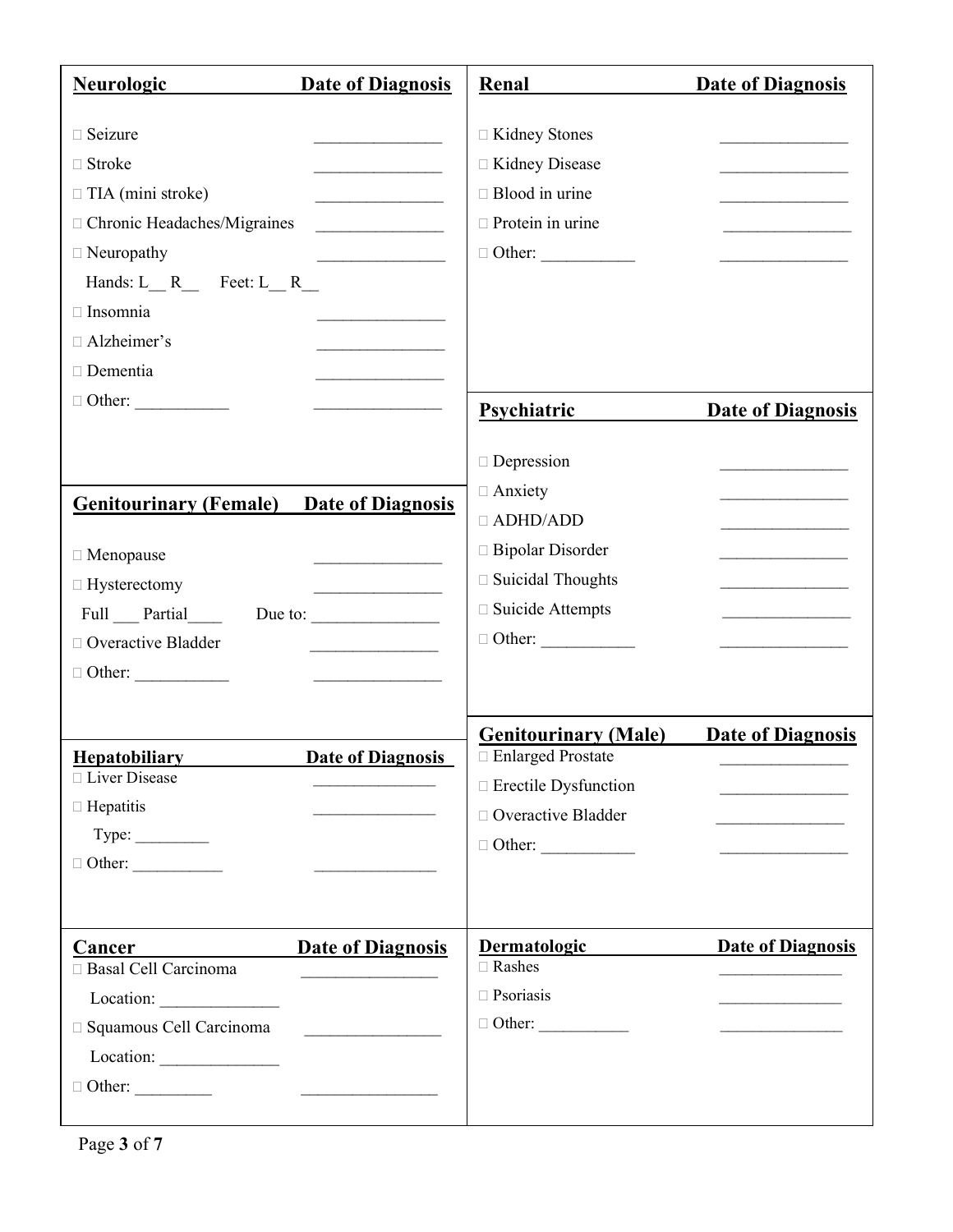| <b>Additional Medical History</b>                                | <b>Date of Diagnosis</b> |
|------------------------------------------------------------------|--------------------------|
|                                                                  |                          |
|                                                                  |                          |
|                                                                  |                          |
|                                                                  |                          |
|                                                                  |                          |
|                                                                  |                          |
|                                                                  |                          |
|                                                                  |                          |
|                                                                  |                          |
|                                                                  |                          |
|                                                                  |                          |
|                                                                  |                          |
|                                                                  |                          |
|                                                                  |                          |
|                                                                  |                          |
|                                                                  |                          |
|                                                                  |                          |
|                                                                  |                          |
| <u> 1990 - Johann John Stoff, amerikansk politiker (d. 1990)</u> |                          |
| <u> 1989 - Johann Stoff, amerikansk politiker (d. 1989)</u>      |                          |
|                                                                  |                          |
|                                                                  | Date: $\qquad \qquad$    |
|                                                                  | Date:                    |
|                                                                  | Date:                    |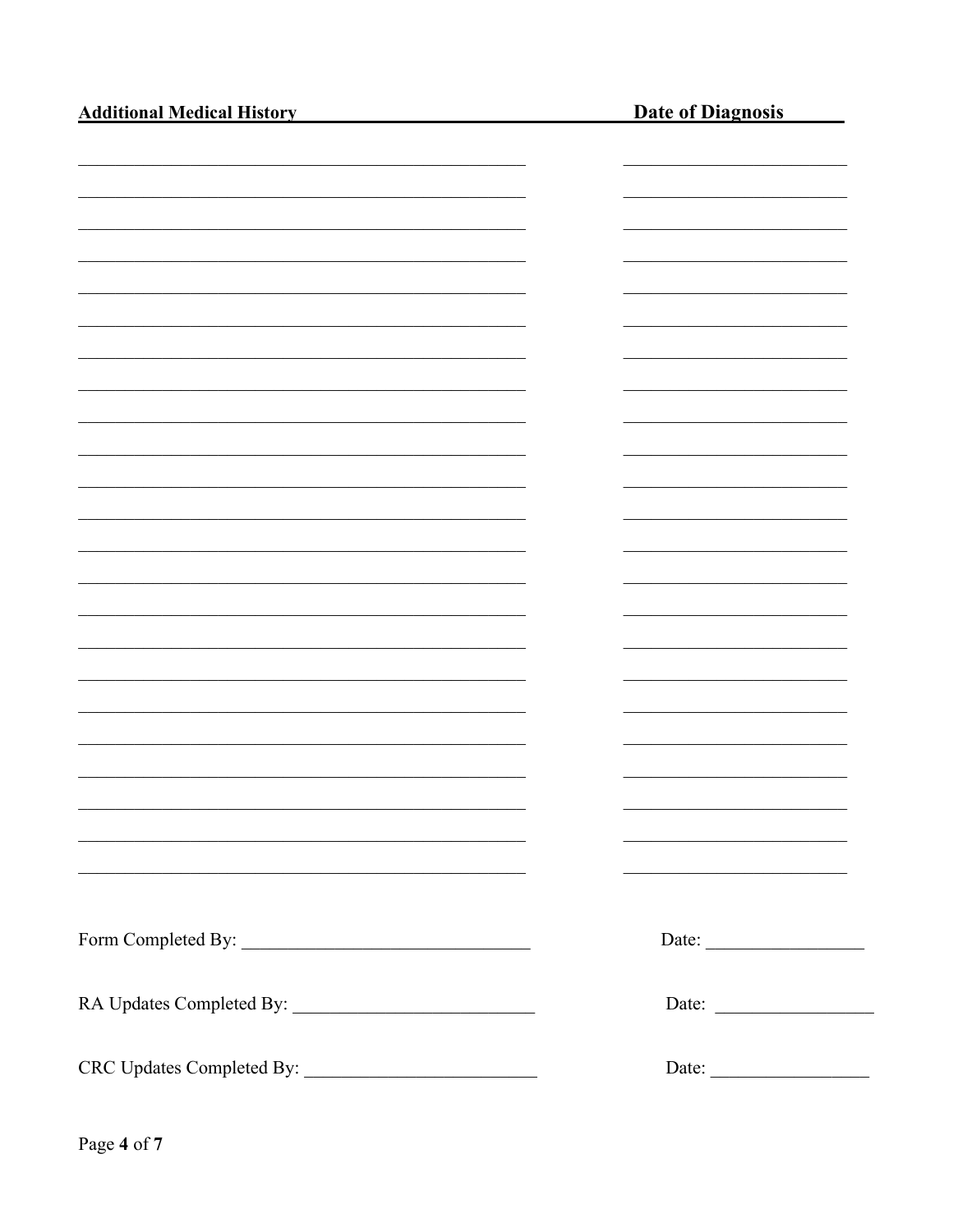## PLEASE LIST ANY SURGERIES YOU HAVE EVER UNDERGONE:

|                                                                                                                         | Year: $\frac{1}{2}$ $\frac{1}{2}$ $\frac{1}{2}$ $\frac{1}{2}$ $\frac{1}{2}$ $\frac{1}{2}$ $\frac{1}{2}$ $\frac{1}{2}$ $\frac{1}{2}$ $\frac{1}{2}$ $\frac{1}{2}$ $\frac{1}{2}$ $\frac{1}{2}$ $\frac{1}{2}$ $\frac{1}{2}$ $\frac{1}{2}$ $\frac{1}{2}$ $\frac{1}{2}$ $\frac{1}{2}$ $\frac{1}{2}$ $\frac{1}{2}$ $\frac{1$ |
|-------------------------------------------------------------------------------------------------------------------------|-----------------------------------------------------------------------------------------------------------------------------------------------------------------------------------------------------------------------------------------------------------------------------------------------------------------------|
| <u> 1989 - Johann Barbara, margaret eta idazlea (h. 1989).</u>                                                          |                                                                                                                                                                                                                                                                                                                       |
|                                                                                                                         | Year:                                                                                                                                                                                                                                                                                                                 |
| <u> 1989 - Johann John Stoff, deutscher Stoff aus der Stoff aus der Stoff aus der Stoff aus der Stoff aus der Stoff</u> | Year:                                                                                                                                                                                                                                                                                                                 |
|                                                                                                                         | Year: $\frac{1}{2}$ $\frac{1}{2}$ $\frac{1}{2}$ $\frac{1}{2}$ $\frac{1}{2}$ $\frac{1}{2}$ $\frac{1}{2}$ $\frac{1}{2}$ $\frac{1}{2}$ $\frac{1}{2}$ $\frac{1}{2}$ $\frac{1}{2}$ $\frac{1}{2}$ $\frac{1}{2}$ $\frac{1}{2}$ $\frac{1}{2}$ $\frac{1}{2}$ $\frac{1}{2}$ $\frac{1}{2}$ $\frac{1}{2}$ $\frac{1}{2}$ $\frac{1$ |
|                                                                                                                         |                                                                                                                                                                                                                                                                                                                       |
| <u> 1989 - Johann Stoff, amerikansk politiker (d. 1989)</u>                                                             |                                                                                                                                                                                                                                                                                                                       |
| <u> 2008 - Jan Berlin, Amerikaansk politiker (d. 1982)</u>                                                              |                                                                                                                                                                                                                                                                                                                       |
| 1. Do you use tobacco products? $\Box$ Present $\Box$ Past $\Box$ Never                                                 |                                                                                                                                                                                                                                                                                                                       |
|                                                                                                                         |                                                                                                                                                                                                                                                                                                                       |
| $\Box$ Cigarettes $\Box$ Cigars $\Box$ Pipe $\Box$ Chewing Tobacco                                                      |                                                                                                                                                                                                                                                                                                                       |
| $\Box$ < 1/2 pack/day $\Box$ pack/day $\Box$ 1 1/2 - 2 pack/day $\Box$ >2 pack/day                                      |                                                                                                                                                                                                                                                                                                                       |
|                                                                                                                         |                                                                                                                                                                                                                                                                                                                       |
| 2. Do you use alcohol? $\Box$ Present $\Box$ Past $\Box$ Never                                                          |                                                                                                                                                                                                                                                                                                                       |
|                                                                                                                         |                                                                                                                                                                                                                                                                                                                       |
|                                                                                                                         | $\Box$ Wine $\Box$ Beer $\Box$ Hard Liquor How much?                                                                                                                                                                                                                                                                  |
|                                                                                                                         |                                                                                                                                                                                                                                                                                                                       |
|                                                                                                                         | 3. Have you ever used street drugs (Marijuana, Speed, Cocaine, Heroin, etc.)?  □ Yes □ No                                                                                                                                                                                                                             |
|                                                                                                                         |                                                                                                                                                                                                                                                                                                                       |
|                                                                                                                         |                                                                                                                                                                                                                                                                                                                       |
|                                                                                                                         |                                                                                                                                                                                                                                                                                                                       |
| 4. Do you have a history of falls? $\Box$ Yes $\Box$ No                                                                 |                                                                                                                                                                                                                                                                                                                       |
|                                                                                                                         |                                                                                                                                                                                                                                                                                                                       |
|                                                                                                                         |                                                                                                                                                                                                                                                                                                                       |
| LIST ANY MEDICATION ALLERGIES AND THE SYPMTOMS YOU HAVE:                                                                |                                                                                                                                                                                                                                                                                                                       |
|                                                                                                                         |                                                                                                                                                                                                                                                                                                                       |
|                                                                                                                         | Date: $\qquad \qquad$                                                                                                                                                                                                                                                                                                 |
|                                                                                                                         |                                                                                                                                                                                                                                                                                                                       |
|                                                                                                                         |                                                                                                                                                                                                                                                                                                                       |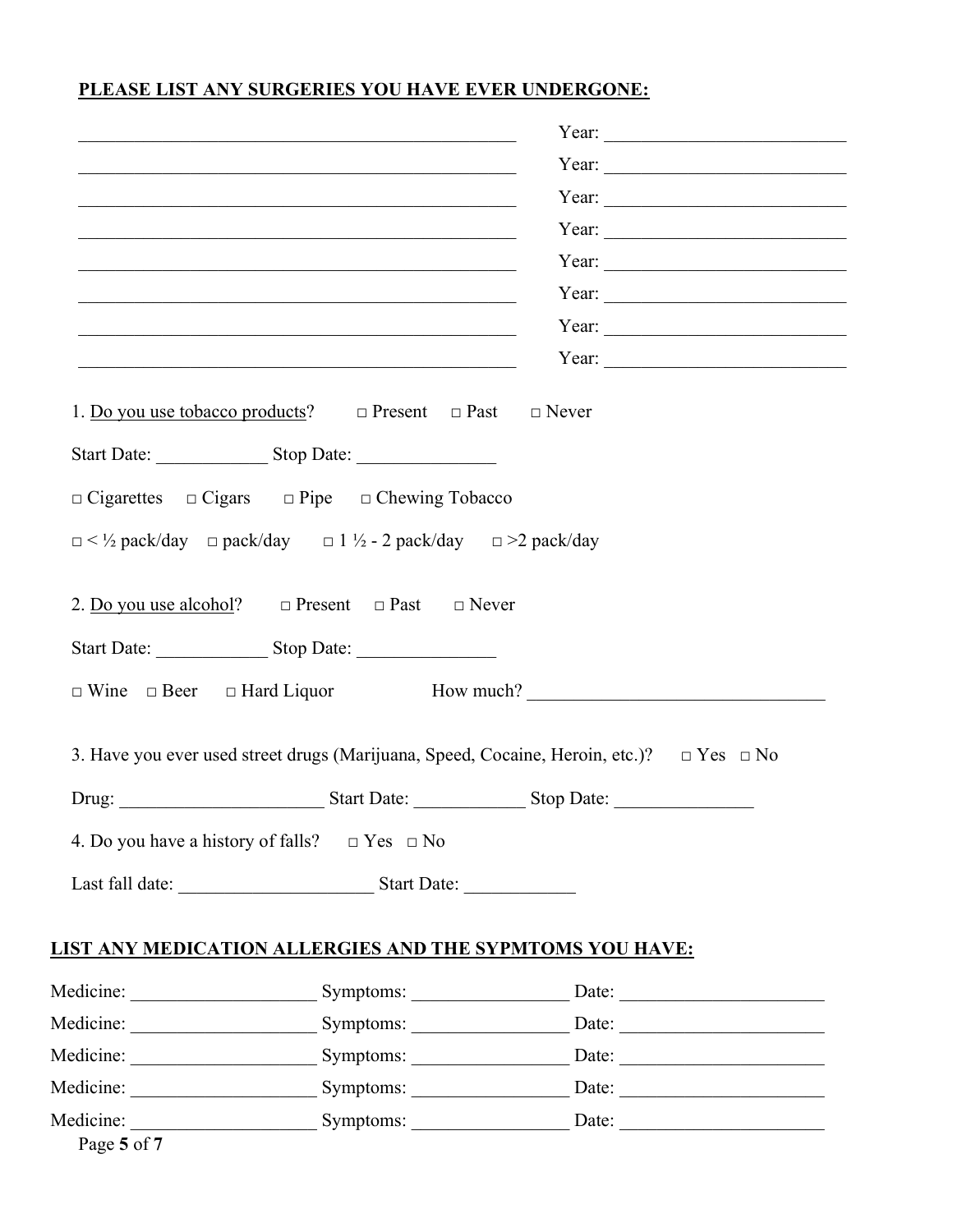Please list any medications the patient is **presently taking** or **have taken within the last 6 months**. (Please include all vitamins, food supplements, herbal remedies, self-remedies, over-the-counter medications and prescriptions medications).

| Medication | Dosage Route | Frequency | Start Date | Stop Date | Reason Taken |
|------------|--------------|-----------|------------|-----------|--------------|
|            |              |           |            |           |              |
|            |              |           |            |           |              |
|            |              |           |            |           |              |
|            |              |           |            |           |              |
|            |              |           |            |           |              |
|            |              |           |            |           |              |
|            |              |           |            |           |              |
|            |              |           |            |           |              |
|            |              |           |            |           |              |
|            |              |           |            |           |              |
|            |              |           |            |           |              |
|            |              |           |            |           |              |
|            |              |           |            |           |              |
|            |              |           |            |           |              |
|            |              |           |            |           |              |
|            |              |           |            |           |              |